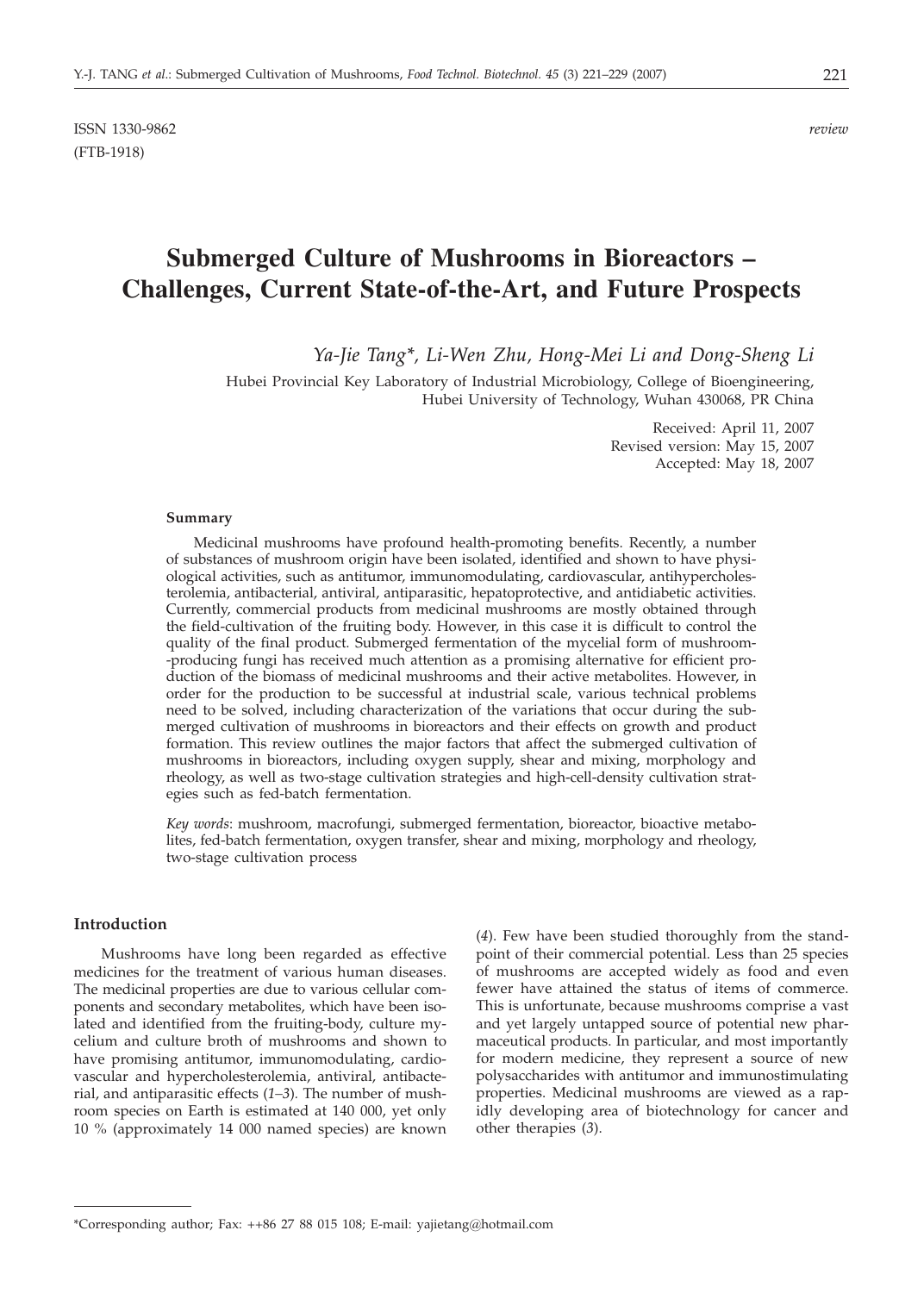There is a growing market for the products derived from medicinal mushrooms. Currently, commercial mushroom products are mostly derived from the fruiting body of field-cultivated mushrooms. However, it usually takes several months to cultivate the fruiting body and it is difficult to control the quality of the final product, as it is subject to the vagaries of the weather and pests. Submerged culture of medicinal mushrooms is a promising alternative for efficient production of mycelium and metabolites and has received increasing attention around the world. However, in spite of several decades of efforts, the production of secondary metabolites by submerged culture of mushrooms is still facing many biological, physiological and engineering limitations. The lack of information on submerged cultivation of mushrooms in bioreactors is significant when compared to the relatively large body of information about the submerged culture of streptomycetes and microfungi.

This review focuses on the special challenges, current state-of-the-art, and future prospects of submerged cultivation of medicinal mushrooms to produce mycelium and bioactive metabolites. It highlights the need to overcome the difficulties in oxygen transfer and mixing that are caused by the changes in broth rheology that typically occur during the fermentation and also the use of fed-batch fermentation strategies to maximize product formation. However, first a brief overview of the products from mushrooms that have been produced by submerged culture will be given.

# **Bioactive Metabolites Produced by Submerged Cultivation of Mushrooms**

A number of bioactive metabolites of higher basidiomycetes have been produced by submerged cultivation in bioreactors, as shown in Table 1 (*5–19*). The fol-

| Mushroom                                                               | Production                    | Scale                                                                                  | Results                                                               |
|------------------------------------------------------------------------|-------------------------------|----------------------------------------------------------------------------------------|-----------------------------------------------------------------------|
| Agaricus brasiliensis<br>(synonym: Agaricus<br>blazei ss. Heinem.) (5) | Polysaccharide                | 5-L agitated bioreactor with two six-bladed<br>turbine impellers                       | $(1.67 \pm 0.08)$ g/L                                                 |
|                                                                        | Ergosterol                    |                                                                                        | $25 \text{ mg/g}$ (DM)                                                |
| Agrocybe cylindracea<br>(synonym: Agrocybe<br>aegerita) (6)            | <b>EPS</b>                    | 5-L stirred-tank reactor (KoBioTech Co., Seoul, Korea)<br>working volume of 3 L        | $3.0$ g/L                                                             |
| Antrodia camphorata (7,8)                                              | <b>EPS</b>                    | 5-L bioreactor (B. Braun, Germany)                                                     | $148 \text{ mg/L}$                                                    |
|                                                                        | Polysaccharide                | 500-L fermenting tank containing 350 L<br>of cultural medium                           | 23.2 % (yield)                                                        |
|                                                                        | Total polyphenols             |                                                                                        | $71 \text{ mg/g}$                                                     |
|                                                                        | Crude triterpenoids           |                                                                                        | $108 \text{ mg/g}$                                                    |
| Auricularia polytricha (9)                                             | Exobiopolymer                 | 5-L stirred-tank fermentor (KoBioTech Co., Seoul,<br>Korea) with working volume of 3 L | $3.1$ g/L                                                             |
| Collybia maculate (10)                                                 | <b>EPS</b>                    | 5-L stirred-tank reactor with working volume of 3 L                                    | $3.94$ g/L                                                            |
| Cordyceps militaris (11)                                               | Cordycepin                    | 30-L centrifugal impeller bioreactor (CIB) with<br>working volume of 21 L              | $188.3 \,\mathrm{mg/L}$                                               |
| Cordyceps sinensis (12)                                                | Cordycepin                    | 5-L bioreactor (TopBio, Taiwan) with working<br>volume of 3 L                          | $1.9 \,\mu g/g$                                                       |
|                                                                        | Adenosine                     |                                                                                        | $2.7 \,\mu g/g$                                                       |
| Grifola frondosa (13,14)                                               | <b>EPS</b>                    | 5-L stirred-tank bioreactor<br>(KoBioTech Co., Incheon, Korea)                         | $5.3$ g/L                                                             |
|                                                                        |                               | 5-L airlift bioreactor<br>(Best Korea Co. Ltd., Daejeon, Korea)                        | $4.53$ g/L                                                            |
|                                                                        | Exopolymer                    | 15-L bioreactor (Biostat C10-3, B. Braun, Germany)                                     | $1.252$ g/L                                                           |
| Inonotus obliquus (15)                                                 | Endopolysaccharide<br>and EPS | 300-L bioreactor<br>(stirred type, KoBioTech Co., Seoul, Korea)                        | $0.495$ g/L                                                           |
| Phellinus<br>(P. baumii, P. gilvus<br>and P. linteus) (16)             | <b>EPS</b>                    | 5-L stirred-tank reactor (KoBioTech Co., Seoul, Korea)<br>with working volume of 3 L   | P. baumii $3.59$ g/L<br>P. gilvus $5.30 g/L$<br>P. linteus $2.43$ g/L |
| Phellinus gilvus (17)                                                  | <b>EPS</b>                    | 5-L stirred-tank reactor (KoBioTech Co., Seoul, Korea)<br>with working volume of 3 L   | $5.3$ g/L                                                             |
| Sarcodon aspratus (18)                                                 | <b>EPS</b>                    | 5-L stirred-tank reactor (KoBioTech Co., Seoul, Korea)<br>with working volume of 3 L   | $2.68$ g/L                                                            |
| Schizophyllum commune (19)                                             | L-Malic<br>acid               | 12-L standard bubble column fermentor with working<br>volume of 10 L                   | Yield<20 $%$                                                          |
|                                                                        |                               | 8-L external-loop airlift column fermentor with<br>working volume of 7.2 L             | Yield $>40\%$                                                         |
|                                                                        |                               | 5-L airlift reactor (Best Korea Co Ltd., Daejeon, Korea)                               | $3.05$ g/L                                                            |

Table 1. Current state of cultivation of mushrooms/macrofungi in bioreactors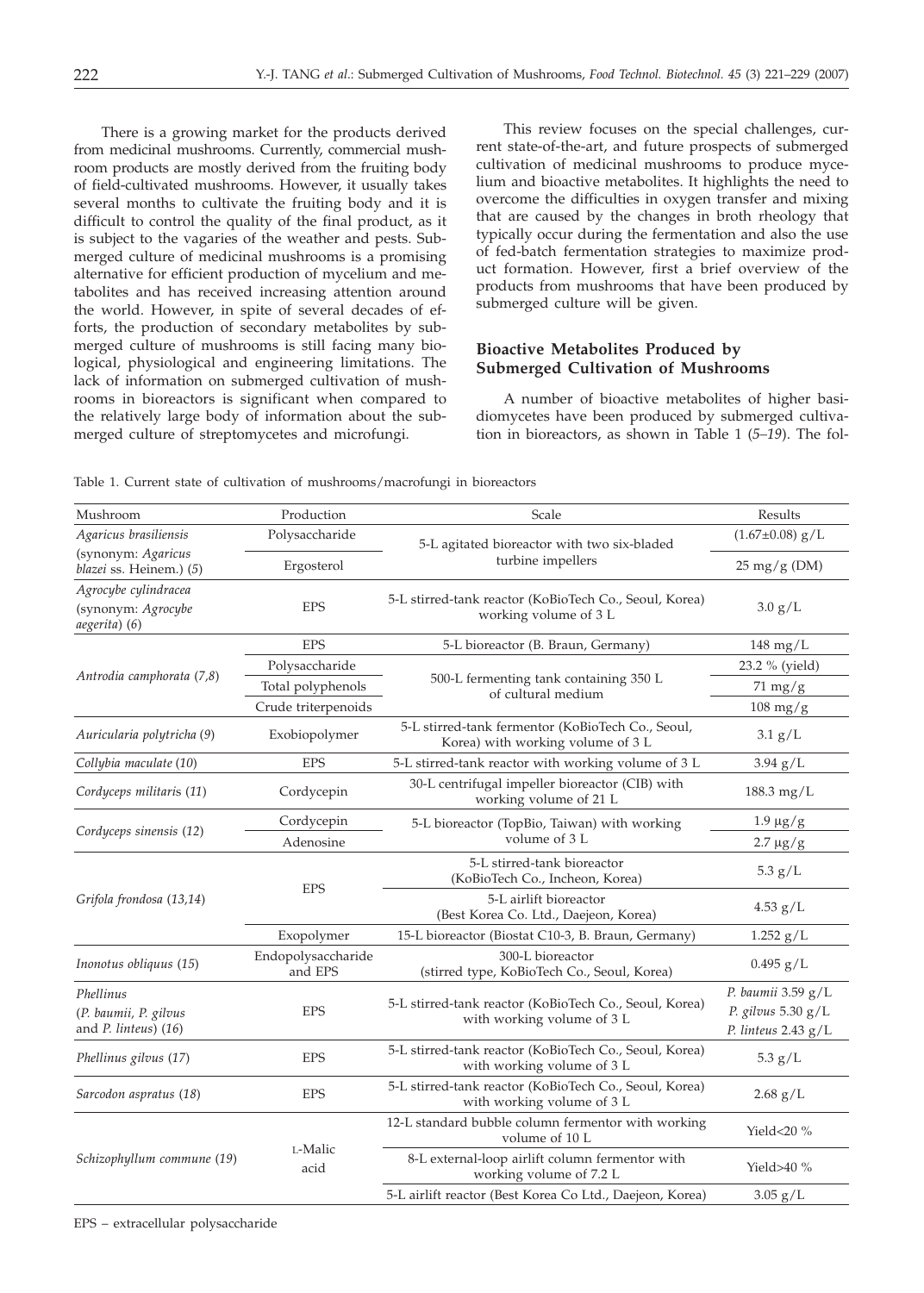lowing subsections briefly outline the key characteristics of each group of metabolites and their biological activities.

#### *Polysaccharides*

The fruiting bodies of many basidiomycetes, if not all, contain biologically active polysaccharides. Data on mushroom polysaccharides have been collected from 651 species and 7 infraspecific taxa from 182 genera of higher hetero- and homobasidiomycetes. In Japan, Russia, China, and the USA, several different polysaccharide antitumor agents have been developed from the fruiting body, cultured mycelia, and culture broth of various medicinal mushrooms including *Lentinus edodes, Ganoderma lucidum, Schizophyllum commune, Trametes versicolor, Inonotus obliquus,* and *Flammulina velutipes* (*2,20*).

These polysaccharides are of different chemical compositions, with most belonging to the group of  $\beta$ -glucans; these have  $\beta$ -(1 $\rightarrow$ 3) linkages in the main chain of the glucan and additional  $\beta$ -(1 $\rightarrow$ 6) branch points that are needed for their antitumor action. High molecular mass glucans appear to be more effective than those of low molecular mass. Most of the clinical evidence for antitumor activity comes from three commercial polysaccharides, namely lentinan produced by *Lentinus edodes*, PSK (polysaccharide krestin) produced by *Coriolus versicolor*, and schizophyllan produced by *Schizophyllum commune*. Their activity is especially beneficial in clinics when used in conjunction with chemotherapy. Mushroom polysaccharides prevent oncogenesis, show antitumor activity against various allogeneic and syngeneic tumors, and prevent tumor metastasis. They do not attack cancer cells directly, but produce their antitumor effects by activating different immune responses in the host. The antitumor action of polysaccharides requires an intact T cell component; their activity is mediated through a thymus-dependent immune mechanism (*2*).

#### *Terpenoids*

Terpenoids have been produced from *G. lucidum*, although other species are being increasingly investigated for the production of triterpenoids and related steroids. Terpenoids are comprised of four groups: (*i*) volatile mono- and sesquiterpenes (essential oils) (C10 and C15), (*ii*) less volatile diterpenes (C20), (*iii*) non-volatile triterpenoids and sterols (C30), and (*iv*) carotenoid pigments (C40) (*21,22*). Ziegenbein *et al.* (*21*) and Zhou *et al.* (*22*) have summarized the structure and bioactivity of terpenoids in *G. lucidum*. Tri-, di- and monoterpenoids are discussed separately in the following subsections.

# *Triterpenoids*

The physicochemical properties of over 130 lanostane- -type triterpenoids have been described since ganoderic acid A and B were first described (*22*). The biological activities of triterpenes from *G. lucidum* have received recent attention, with three different types of activity being demonstrated. Firstly, a triterpene fraction extracted from the mycelium inhibited growth of human hepatoma cells (*23*). Secondly, the triterpene fraction of mycelial extracts, which contained ganoderic acids A, B, C and D, lucidenic acid B and ganodermanotriol, showed anti-

oxidant activities against pyrogallol-induced oxidation of erythrocyte membrane and Fe(II)-ascorbic-acid-induced lipid peroxidation in liver mitochondria (*24*). Thirdly, triterpenes isolated from fruiting bodies, such as ganoderic acid, ganoderiol B and ganodermanontriol, showed significant anti-HIV-1 and anti-HIV-1 protease activity (*25*).

#### *Diterpenoids*

Diterpenoids have one of four types of carbon skeletons: (*i*) cyathane-type (Fig. 1); In 1965, a new bird's nest fungus of the genus *Cyathus* was discovered in Canada and named *Cyathus helenae*. Ayer and Browne (*26*) proved that the bioactive component of *Cyathus helenae* belonged to a new class of diterpenoids, which have been named the cyathins. Since the 1980s, a series of new compounds with cyathane-type carbon skeletons have been found in the fruiting bodies of *Sarcodon scabrosum* and the culture





**Fig. 1.** The structure of cyathin  $A_3$  (a typical diterpenoid with a cyathane–type carbon skeleton)

broths of *Hericium erinaceus* and *Hericium ramosum*. In 2000, a new cyathane-xyloside, erinacine P, was isolated from the mycelium of the basidiomycete *Hericium erinaceum*. Since its aglycon closely resembles typical cyathane diterpenoids, this glycoside seems to be an important metabolite in the biosynthesis of erinacines and striatins; (*ii*) trichoaurantiane-type (Fig. 2); This type of carbon skeleton was first reported in 1995, and has only been found in a few basidiomycetous fungi, including *Tricholoma aurantium* and *Lepista sordida* (*27*); (*iii*) sphae-



**Fig. 2.** The structure of trichoaurantianolide A (a typical diterpenoid with a trichoaurantiane–type carbon skeleton)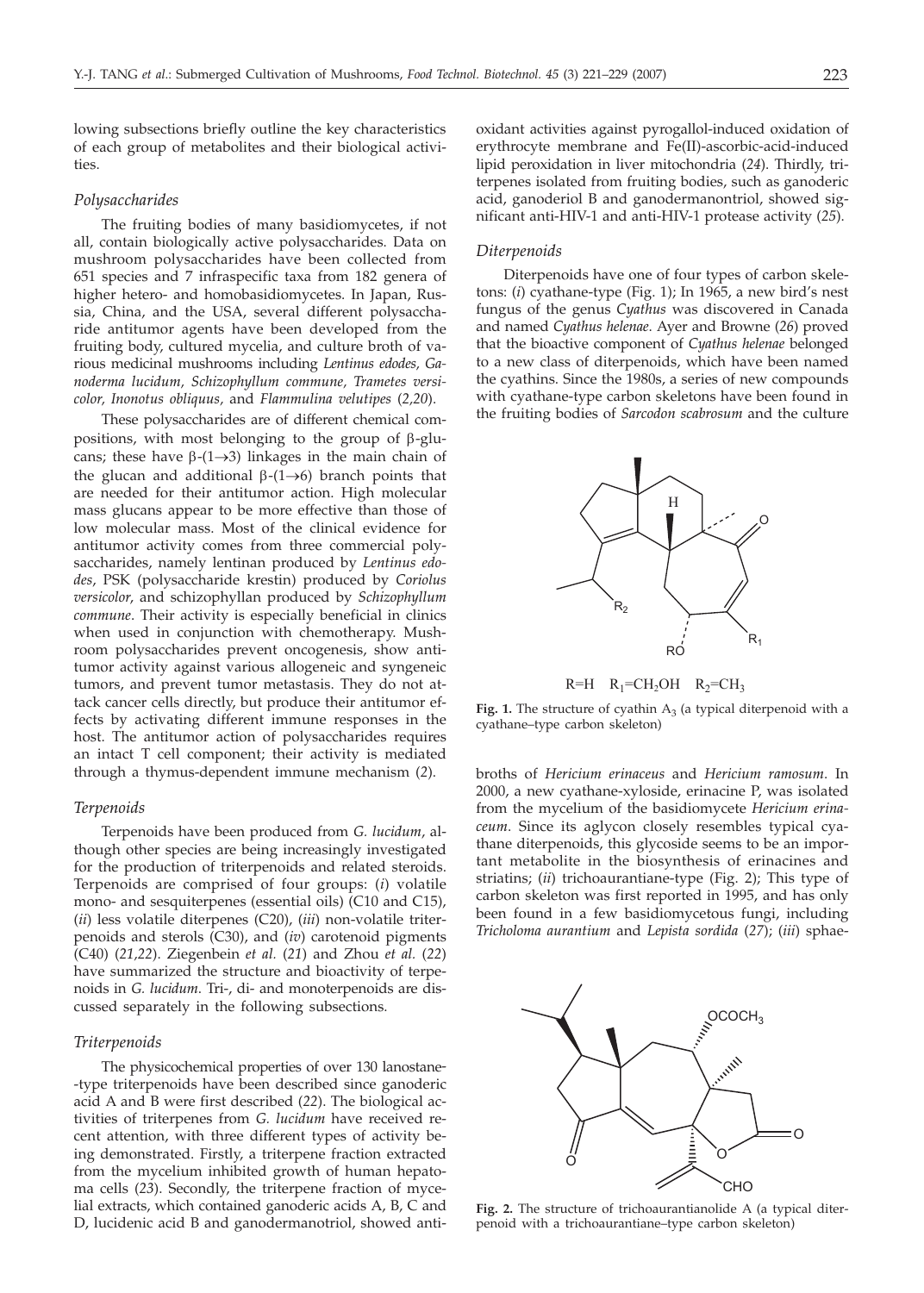roane-type (Fig. 3); This type of carbon skeleton has only been found in *Sphaerococcus coronopifolius* and algae. In 1998, a new compound, tintinnadiol, was found in the fruiting body of *Mycena tintinnabulum*, and was shown to have a sphaeroane-type carbon skeleton (*28*); (*iv*) other styles; In the 1950s, some other compounds with new skeleton types were extracted from the basidiomycete *Pleurotus mutilis* and from *Drosophila subatrata*, and were shown to have antimicrobial activity (*29*).



**Fig. 3.** The structure of tintinnadiol (a typical diterpenoid with a sphaeroane–type carbon skeleton)

Many papers have shown that diterpenoids can be inducers of nerve growth factor and have antimicrobial and antitumor activity. They can also inhibit the synthesis of squalene synthase and act as agonists of the opioid receptor (*29*).

#### *Sesquiterpenoids and monoterpenoids*

There is relatively little research into monoterpenes in mushrooms in comparison with other terpenes. A few papers have demonstrated that sesquiterpenoids can promote the synthesis of nerve growth factor (*30*) and have insecticidal activity (*31*). A new lactarane sesquiterpene was isolated from a mushroom of the *Russulaceae* family, *Lactarius vellereus*, and found to promote radicle elongation in lettuce seedlings (*32*). Five monoterpene alcohols have been isolated from the mushroom *Dictyophora indusiata* (*33*). Finally, a new monoterpene isolated from the basidiomycete *Cheimonophyilum candidissimum* showed nematicidal activity to *Caenorhabditis elegans* (*34*)*.*

## *Cordycepin*

Cordycepin (3'-deoxyadenosine), which comes from the Chinese medicinal fungus *Cordyceps militaris* (Linn.) Link, was extracted from the culture broth of this fungus by Cunningham *et al.* in 1951 (*35*). It is the first bacteriophage nucleotide separated from fungi and it has been recognized as a kind of cytotoxin (*36*). Cordycepin has antitumor, antibacterial, antifungal, antileukemic and antiviral activities and inhibits the activity of protein kinase (*36,37*). With respect to its antitumor activity, cordycepin restrains the growth of the mouse Ehrlich ascites tumor cell, HeLa human cervical carcinoma cell and Lewis lung cancer (*38,39*).

## *Ergosterol*

Ergosterol is an important chemical in the pharmaceutical and chemical industry. It is the precursor of vitamin D; under ultraviolet radiation it can be converted into cortisone and progestin. Ergosterol is an important part of the fungal cell membrane, playing a role in maintaining membrane integrity, the activity of membrane- -associated enzymes, and the fluidity of the membrane and the generation of cellular energy. Fruiting bodies of the medicinal mushroom *Agaricus brasiliensis* are relatively rich in ergosterol (*5*), which has also been found in *Cordyceps militaris*. However, commercial production of ergosterol still involves either yeast fermentation or extraction from the waste mycelium resulting from penicillin production.

#### *Ceramide*

Ceramide is a functional element that can be added to foods and cosmetics. It has effects such as improving immunity, preventing cancer and combating existing cancers. Its function as an effective moisturizing agent gives it the potential to be an important ingredient in cosmetics. Ceramide-containing products can dramatically increase the skin's hydration level, repair the cutaneous barrier, prevent vital moisture loss, and contribute to reducing dry flaky skin and aged appearance (*40*).

Four new phytosphingosine-type ceramides have been isolated from the fruiting bodies of *Grifola frondosa* (*41*). In 2001, a new C18-phytosphingosine ceramide containing a non-hydroxy fatty acid, armillaramide, was isolated from the fruiting bodies of the basidiomycete *Armillaria mellea* (*42*).

# **Submerged Cultivation of Mushrooms in Bioreactors**

The bioactive metabolites of mushrooms can potentially be produced industrially by submerged cultivation, but success on a commercial scale depends on the cost compared with existing technology and whether industry sees any economic advantages. Expansion of the use of this technology will be facilitated by increases in product yields and the development of novel production systems.

The submerged cultivation of mushrooms is characterized by an increase in broth viscosity with time, which can be due to one or more factors, including the increase in cell concentration within the bioreactor, changes in growth morphology, or the production of extracellular products that alter the rheological character of the culture fluid. Such viscosity increases are usually viewed by the process operator as an undesirable but inevitable phenomenon (*43–46*), since they cause difficulties in the supply of oxygen, in the removal of carbon dioxide, and in the provision of adequate agitation. In the following sections we discuss strategies that have been developed for the cultivation of mushrooms in order to overcome the difficulties caused by viscosity increases and to maximize the formation of the desired metabolites.

Within these sections, special attention is given to *Ganoderma lucidum* (Fr.) Krast (*Polyporaceae*), one of the most famous traditional Chinese medicinal mushrooms,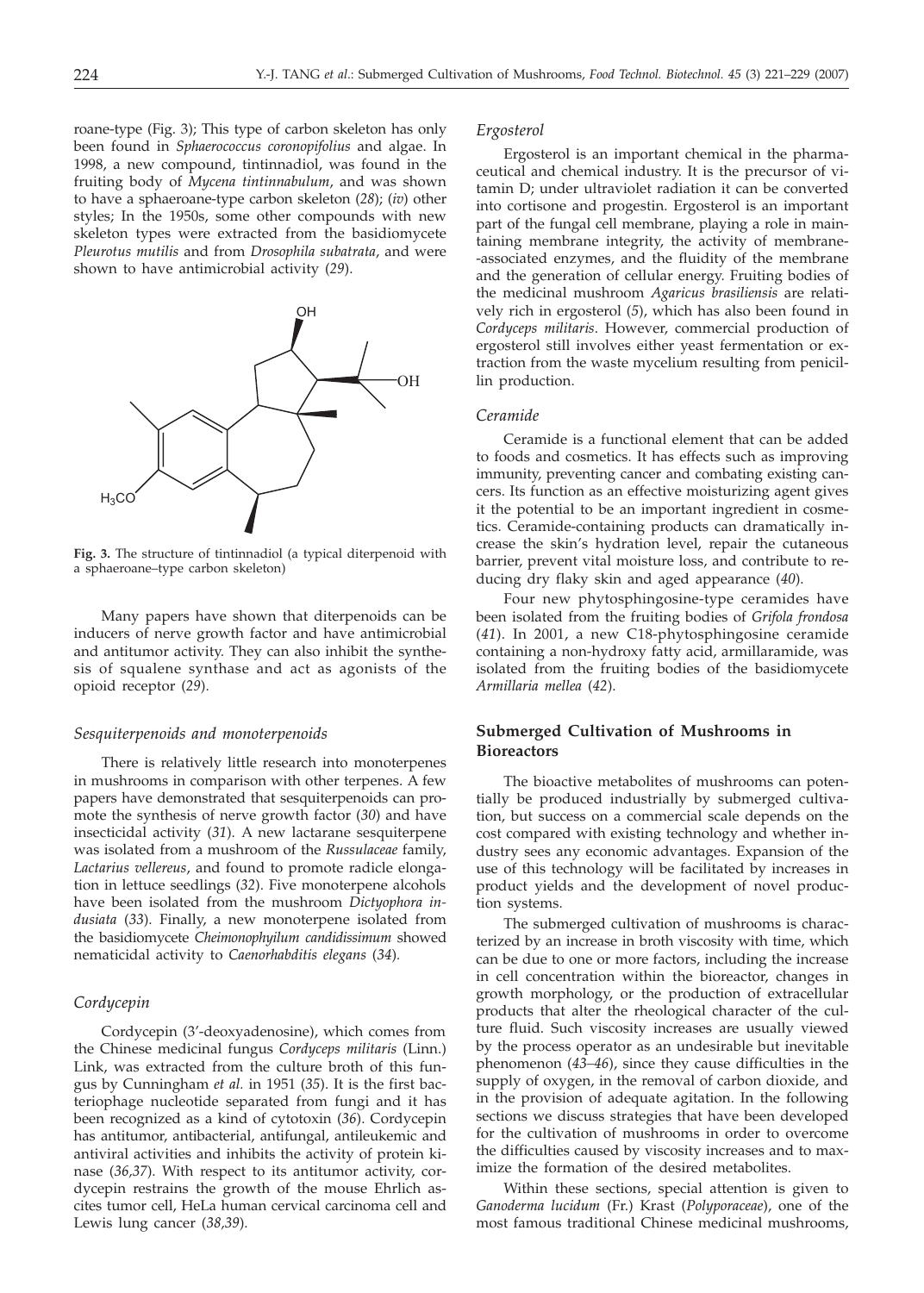known for more than 2000 years and used as a popular folk medicine to treat many diseases, such as hepatitis, hypertension, hypercholesterolemia and gastric cancer (*24,47,48*). The polysaccharides isolated from the fruiting body and culture mycelium of *G. lucidum* also have antitumor activities (*48*). Recently, ganoderic acids have been isolated from the fruiting bodies and cultured mycelium of *G. lucidum* and biological functions such as anti-HIV-1 and anti-HIV-1 protease have been reported (*25,49*). As a result of this biotechnological potential, there has been a significant interest in developing processes for the culture of *G. lucidum* in bioreactors.

#### *Fed-batch fermentation in stirred-tank bioreactors*

Tang and Zhong (*50*) developed an efficient fed- -batch fermentation process for simultaneous production of ganoderic acid (GA) and polysaccharides by *G. lucidum*. The initial studies focused on the effects of carbon source and initial sugar concentration on the process. Sucrose was a suitable carbon source for the production of extracellular polysaccharides (EPS), although the cells did not grow well. Lactose promoted good cell growth and production of GA and intracellular polysaccharides (IPS). When the initial lactose concentration exceeded  $35 \text{ g/L}$ , the GA accumulation was decreased; GA production was remarkably improved by using a low level of initial lactose and feeding lactose in pulses in such a manner as to maintain its concentration in the culture broth between 5 and 10 g/L. The fed-batch fermentation process in shake flasks was successfully reproduced in stirred bioreactors (STR) with dissolved oxygen (DO) controlled to be between 20 and 35 % of air saturation during fermentation. The maximum cell density reached 22 and 21 g/L, EPS reached 0.87 and 0.75 g/L, while IPS reached 2.5 and 2.4  $g/L$ , in the STR and flask, respectively. GA reached 367 and 298 mg/L in the STR and flask, respectively, with the corresponding productivities being 30 and 14 mg/(L·day). Not only the cell density but also the content, production and productivity of GA and IPS obtained in this work are the highest values reported in agitated cultures of *G. lucidum*. This appears to be due to the fact that the low lactose concentration maintained during the fermentation avoided the inhibitory effects of high lactose levels on the production of GA.

Similar processes have been developed for other organisms. A fed-batch fermentation of *Agaricus brasiliensis* enhanced growth and the production of EPS and ergosterol (*5*). In the case of *Ganoderma resinaceum* (*51*), the maximum concentrations of mycelial biomass  $(42 g/L)$ and EPS (4.6  $g/L$ ) were obtained when 50  $g/L$  of glucose were fed on day 6. By optimizing the time and the amount of NH4 <sup>+</sup> feeding to the fed-batch, Mao and Zhong (*52*) increased the production of cordycepin by the medicinal mushroom *Cordyceps militaris* from 209 mg/L in batch culture to 346 mg/L in fed-batch culture.

## *Oxygen supply*

Tang and Zhong (*53*) studied the effect of oxygen supply on growth and the production of polysaccharides and ganoderic acid (GA) by *Ganoderma lucidum*, over a range of initial values of the volumetric oxygen transfer coefficient ( $K_{\text{I}}a$ ) from 16.4 to 96.0 h<sup>-1</sup>. In terms

of biomass and intracellular polysaccharide (IPS) production, the best initial  $K_{\text{I}}a$  was 78.2 h<sup>-1</sup>, giving a biomass concentration of 15.6 g/L, an IPS yield of 2.19 g/L and an IPS productivity of 217 mg/(L·day). An increase of initial  $K_{\rm I}a$  to 96.0 h<sup>-1</sup> led to the formation of larger mycelial aggregates. This increase in the initial  $K<sub>L</sub>a$  also maximized the yield and productivity of GA, both of these being 1.8-fold greater than the values obtained with an initial  $K_{\text{I}}a$  of 16.4 h<sup>-1</sup>. The effects of  $K_{\text{I}}a$  on the performance of the cultivation process are mediated by their effects on the dissolved oxygen (DO) tension. This parameter was studied more directly by maintaining the DO constant during the cultivation. The growth of *G. lucidum* was quite poor when the DO was controlled to be at 10 % of air saturation, which appears to be due to the limited oxygen availability in the interior of the mycelial aggregates. Despite the poor growth, the production of extracellular polysaccharides (EPS) and the contents of IPS and GA within the biomass at a DO of 10 % were higher than those obtained at DO of 25 %. However, the overall yields and productivities of IPS and GA at lower DO were lower than those at the higher DO.

Mao and Zhong (*11*) investigated the effect of oxygen supply on cordycepin production in submerged cultivation of *Cordyceps militaris* in a 5-litre turbine-agitated bioreactor. Initial  $K_{\text{I}}a$  values influenced cordycepin production significantly over the range from 11.5 to 113.8  $h^{-1}$ . The highest cordycepin concentration of 168 mg/L was obtained at an initial  $K<sub>L</sub>a$  value of 54.5 h<sup>-1</sup>.

## *Shear force and mixing*

In submerged cultures of mushroom, it is necessary to agitate the culture broth in order to obtain good mixing and thereby promote heat and mass transfer. However, agitation also creates shear force. This shear force can cause damage to hyphae and provoke morphological changes in the mycelium, and these changes can cause variations in growth rate and product formation (*54*).

Gong and Zhong (*55*) studied the influence of shear force on growth and production of ganoderic acid and polysaccharides by *G. lucidum* in stirred tank bioreactors. The parameter used to characterize the shear force was the tip speed of the impeller. The tip speed significantly affected the maximum biomass concentration obtained over the range from 0.51 to 1.53 m/s in a 5-litre stirred bioreactor: with a tip speed of 0.51 m/s, the maximum biomass concentration obtained after 9 days of cultivation was  $13.8 \text{ g/L}$ , whereas at a tip speed of 1.53 m/s it was only 10.6 g/L. The mycelial morphology of *G. lucidum* was also affected by the tip speed. During the first 3 days of cultivation, the mean projected area of dispersed hypha increased much more at a tip speed of 0.51 m/s than at higher tip speeds. The maximum mean projected areas of dispersed hypha obtained were  $3.7 \cdot 10^4$ ,  $2.5·10<sup>4</sup>$  and  $2.1·10<sup>4</sup>$  µm<sup>2</sup> with impeller tip speeds of 0.51, 1.02, and 1.53 m/s, respectively. The pellet size at the lowest tip speed  $(0.51 \text{ m/s})$  increased more rapidly than it did at the higher tip speeds (1.02 or 1.53 m/s). In other words, smaller pellets and shorter hyphae were formed under conditions of higher shear stress. A lower shear environment also favored IPS accumulation. On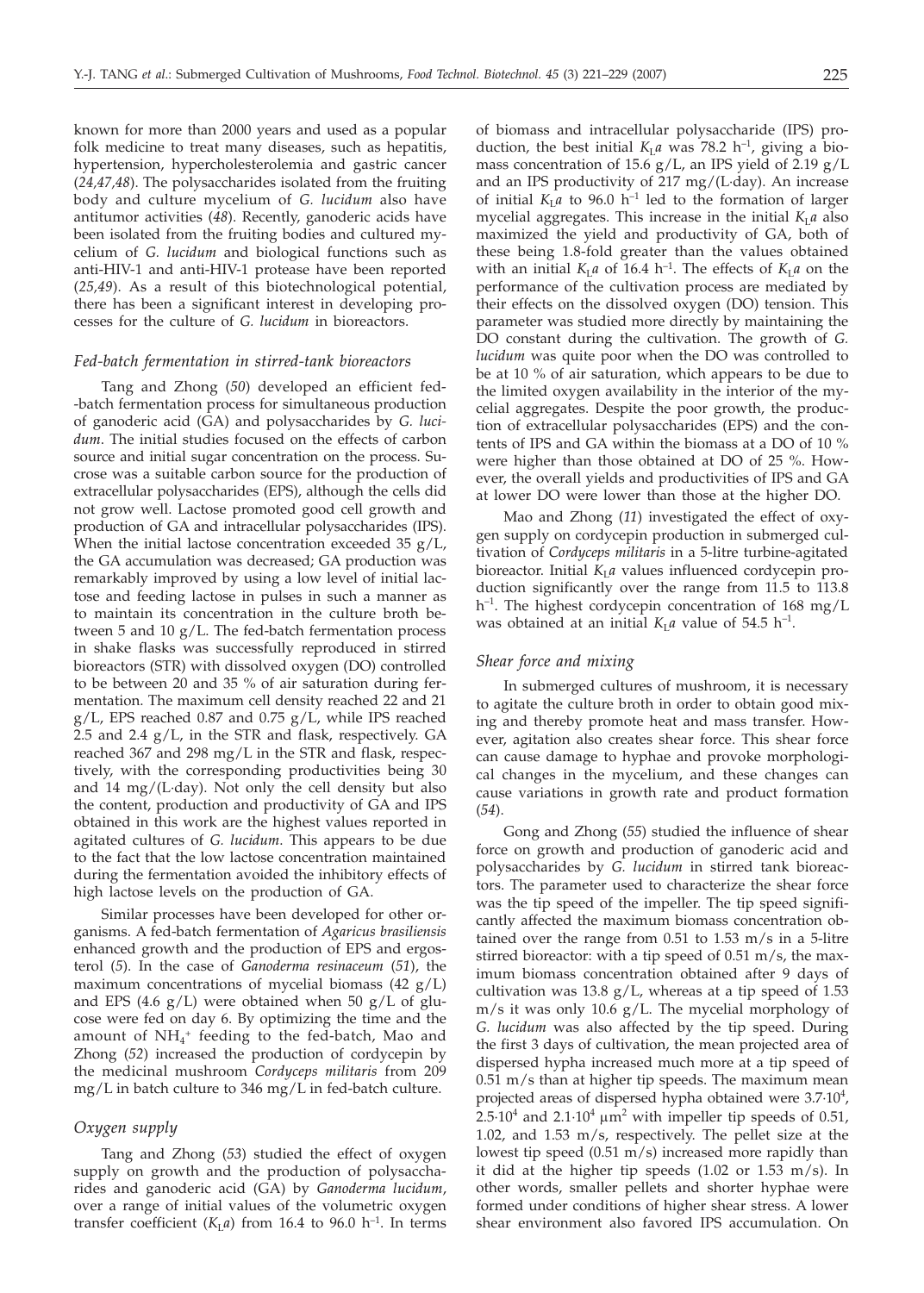the other hand, EPS accumulation was not affected much by the tip speed. Finally, the optimum production of GA occurred at the intermediate tip speed, 1.02 m/s.

In fact, there has been relatively little research into culture broth mixing and rheology in the cultivation of mushrooms. These issues have received more attention in the case of other microorganims (*56*), with studies focusing on: (*i*) the effects of impeller design and operation on the development of rheology and texture; (*ii*) empirical measurement of rheology during mixing from mixer torque or power consumption; (*iii*) effect of rheology on mixing patterns and performance; and (*iv*) simulation and prediction of mixing flow deformation patterns as functions of impeller geometry and rheology.

### *Morphology and rheology*

Cell morphology and broth rheology affect the metabolism of mushroom during submerged fermentations in bioreactors (*57*). Changes in mycelial morphology and the consequent changes in broth rheology affect several phenomena, such as mass and heat transfer, oxygen uptake and carbon dioxide evolution, shear stress and mixing efficiency. Unfortunately, the relationship between growth morphology and metabolite production by mushrooms is not well understood (*58*). The multicellular structure of the mycelium, which allows morphological and physiological heterogeneity to occur along the length of hyphae during the culture, makes it difficult to construct mathematical models to predict culture performance and to guide control strategies (*59*).

One or both of two growth forms occur during the cultivation of most mushroom in submerged culture: the filamentous and the pellet form (*60*). Often the morphology of the filamentous element is simply characterized by the total hyphal length and the number of actively growing tips. The morphology of pellets is characterized by the pellet shape (degree of circularity), the pellet diameter, the area covered by the pellet, and the hairiness and roughness of the pellet.

Fang *et al.* (*61*) investigated the impact of pellet size on the biosynthesis of intracellular polysaccharides (IPS) and ganoderic acid (GA) by *G. lucidum*. The contents of IPS in pellets decreased as the pellet diameter increased, being 85, 69 and 55 mg/g (dry mass basis) for diameters smaller than 1.2 mm, from 1.2 to 1.6 mm, and larger than 1.6 mm, respectively. In contrast, the content of GA increased with pellet size, being 10, 13 and 16 mg/g (dry mass basis), respectively, for the same three pellet sizes listed above. Mycelial pellet size therefore has different effects on formation of polysaccharide and ganoderic acid in *G. lucidum* cultures (*61*).

Many operating variables affect the cell morphology and broth rheology during submerged cultivation of mushrooms in bioreactors, including the inoculation density, culture pH, temperature and nutrient supply. Although these effects have not been extensively studied, some observations have been made and are presented in the following paragraphs.

In the case of *G. lucidum*, the study of Fang *et al.* (*61*) showed a decrease in pellet size as inoculation density increased. With an inoculum size of 670 mg/L (dry mass basis), 68 % of the pellets had diameters smaller than 1.2 mm; however, at an inoculum size of 70 mg/L (dry mass basis), 91 % of the pellets had diameters larger than 1.6 mm.

During the submerged fermentation of *G. lucidum* in an airlift bioreactor without pH control, Lee *et al.* (*62*) observed a change in mycelial morphology from an initial pellet-like form to a filamentous form. On the other hand, when the pH was controlled at 6, the mycelial morphology was pellet-like throughout the whole culture period.

Pellet size and hairy mycelial length in a submerged fermentation of *G. lucidum* were significantly affected by mechanical forces. In a novel two-stage cultivation process of *G. lucidum* developed by Fang and Zhong (*63*), and Tang and Zhong (*64*), flasks were shaken for the first four days and then left static. An interesting phenomenon was that a white mycelium layer appeared on the surface of culture broth and that this layer produced a higher yield of ganoderic acid than was obtained in the conventional submerged fermentation (*63,64*).

The aeration rate can affect the morphology significantly. When *Cordyceps militaris* was grown under different aeration conditions, it always grew in pellet form, but the morphology of the pellets varied notably. The mean diameter and compactness of the pellets were higher at 2 vvm, a condition that also favored exobiopolymer biosynthesis. In cultures grown at 0.5 vvm, the core of the pellets autolyzed during the later stages of the fermentation, whereas in cultures grown at 4 vvm the outer hairy region of the pellet was sheared off (*65*).

In their studies on the effect of  $K_{L}a$  on the rate on the growth and production formation by *G. lucidum* described above, Tang and Zhong (*53*) also showed that  $K<sub>L</sub>a$  affected pellet morphology. In these studies the variations in the initial  $K<sub>L</sub>a$  were obtained by adjusting the aeration rate and keeping the agitation rate constant. The mycelium from cultures grown with the highest initial  $K<sub>L</sub>a$  value was more aggregated than the mycelium grown with lower initial  $K<sub>L</sub>a$  values. An increase of initial  $K_{\text{I}}a$  from 16.4 to 78.2 h<sup>-1</sup> increased the percentage of mycelial aggregates with diameters larger than 0.5 mm and also those with diameters between 0.25 and 0.5 mm, while the percentage of mycelial aggregates with diameters below 0.25 mm decreased. When the initial  $K_{\text{I}}a$  was increased further to  $96.0$  h<sup>-1</sup>, there was a big increase in the percentage of mycelial aggregates over 0.50 mm in diameter.

The rheological characteristics of the broth during the culture of mushrooms are strongly influenced by the yield of mycelial biomass, the morphological form of this biomass and the production of extracellular polymers (*16*). High biomass and extracellular polymer yields lead to large increases in the viscosity of the culture broth during the fermentation. As a result, it can be difficult to achieve good nutrient and oxygen transfer outside the zone swept by the impeller. With respect to the morphological form, cultures in which the mushroom grows as pellets tend to be less viscous than those in which it grows as dispersed filaments. When growth occurs in the pellet form, the culture broth typically only becomes viscous and deviates from Newtonian behavior at high biomass concentrations (*66*).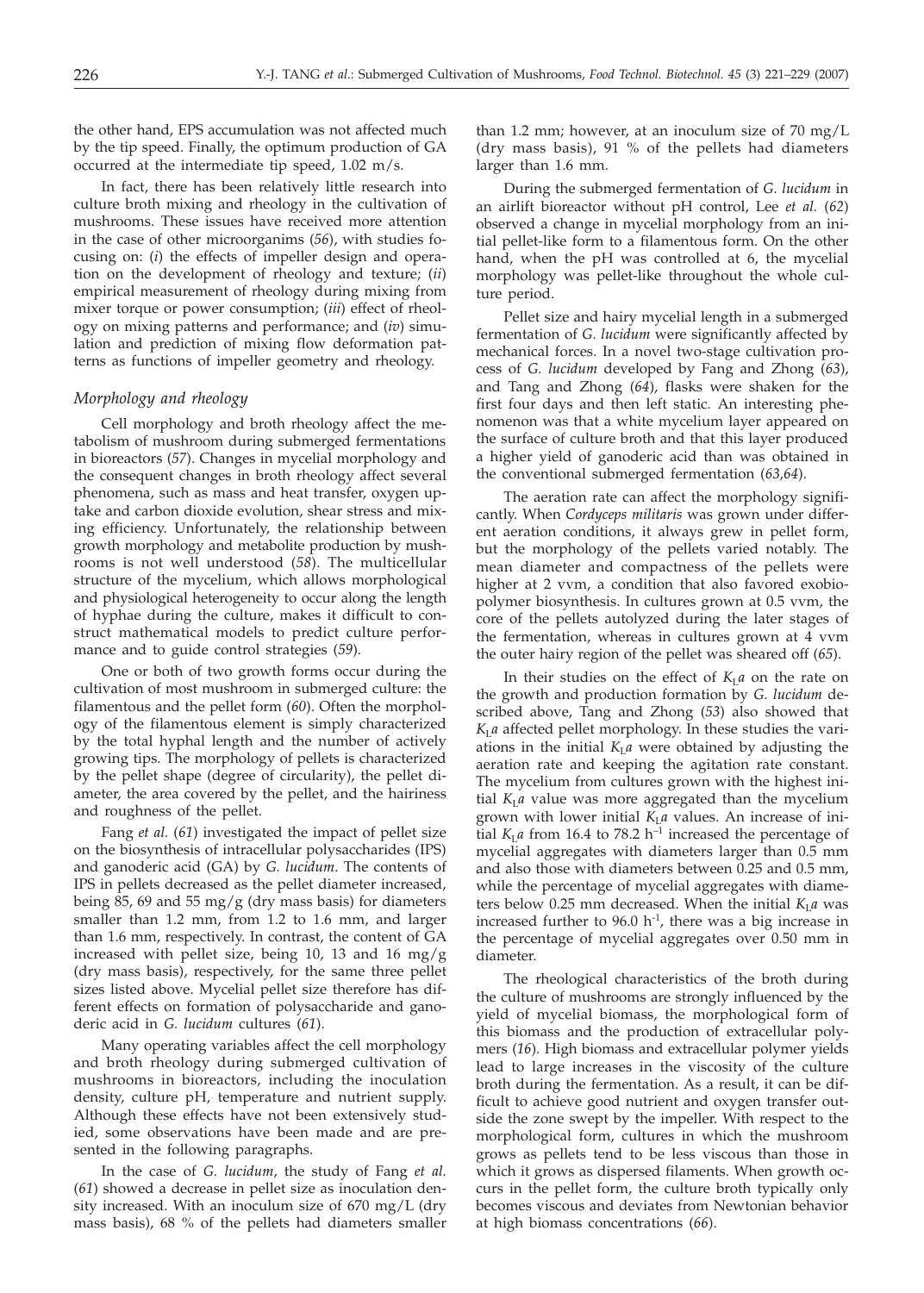#### *Two-stage culture process*

It is not uncommon for the optimal conditions for cell growth to be quite different from those for product biosynthesis. Directed shifting of process parameters can be used to optimize cell and product yields. However, a successful application of process parameter shifts requires a good understanding of the physiological changes that are provoked within the cells.

Lee *et al.* (*62*) proposed a bistage pH control process for improving EPS production by *G. lucidum* in an airlift bioreactor. Starting with a pH of 3 and changing this to 6 at the beginning of the exponential growth phase allowed an EPS yield of 20 g/L, compared to the yield of 4.1 g/L obtained in the culture without pH control (*62*). This strategy avoided the adverse effects on growth that occurred when the pH was maintained constant at 6 throughout the whole culture period.

Based on an analysis of the relationship between the specific rate of formation of cordycepin and DO in submerged cultivation of *Cordyceps militaris*, Mao and Zhong (*11*) developed a two-stage DO control strategy to maintain a high specific rate of cordycepin formation. The DO was controlled at 60 % of air saturation in the initial stages of the cultivation and then shifted to 30 % of air saturation when the specific rate of cordycepin formation started to decrease. With this strategy they were able to obtain a high cordycepin yield of 201 mg/L and a high productivity of 15.5 mg/(L·day), these values being 15 and 30 % higher, respectively, than the values obtained in conventional experiments in which the DO was maintained constant. The proposed DO control strategy was also applied to a 5-litre centrifugal impeller bioreactor, with the cordycepin yield and productivity being 188.3 mg/L and 14.5 mg/(L·day), respectively. The process was also successfully scaled up from the 5-litre bioreactor to a 30-litre bioreactor of the same type.

In our own work, a two-stage fermentation process of *G. lucidum* was developed for enhanced GA production by combining the first stage comprised of a conventional shake-flask culture with the second stage comprised of static culture. The first stage was realized with agitation in a rotary shaker. After 4, 8 or 12 days, the agitation was stopped and the culture then remained static until the 24th day. A control culture was shaken for the whole time. In the static culture process, glucose was consumed at a slower rate and converted to biomass more efficiently. The highest cell density, 21 g/L (dry mass basis), was achieved through a 4-day shake-flask fermentation followed by a 12-day static culture. The GA production in this two-stage process was considerably enhanced, with its content in the biomass increasing from 14 (shaken control) to 32 mg/g, the latter result being much higher than previously obtained (*63,64*). A thick layer of white mycelia formed on the liquid surface during the static culture.

Scale-up of the static second stage was studied in order to improve GA production. The initial volumetric oxygen transfer coefficient  $(K<sub>L</sub>a)$  and the area of liquid surface per liquid volume  $(A<sub>s</sub>)$  were identified as key factors affecting the process. A multilayer static bioreactor was designed on the basis of these parameters. At a low initial  $K_{\text{L}}a$  level of 2.1 h<sup>-1</sup>, a thick layer of white

mycelia formed on the liquid surface, and an optimal total yield of GA was obtained, taking into account the GA produced both in the liquid and in the white mycelial layer. In the case of  $A<sub>s</sub>$ , both the formation of white mycelia and production of GA in the mycelial layer at the liquid surface increased as  $A_s$  increased from 0.24 to  $1.53$  cm<sup>2</sup>/mL. On the other hand, the total yield of GA was optimal at an  $A<sub>s</sub>$  value of 0.90 cm<sup>2</sup>/mL. The process was scaled up successfully from a 20-mL static T-flask to a 7.5-litre three-layer static bioreactor, by maintaining the initial  $K<sub>L</sub>a$  constant. The maximum biomass (21 g/L, dry basis), GA content (50 mg/g, dry basis), and total GA production (1.0 g/L) were attained in static bioreactors.

A simple unstructured kinetic model was constructed to describe this novel static culture process (*67*). Parameters in the model were determined by fitting the model to the experimental data. The model was able to describe the dynamics of cell growth, substrate consumption and GA accumulation by *G*. *lucidum* cells. A parameter sensitivity analysis indicated that the model predictions were sensitive to changes in the maximum specific growth rate, the saturation constant, the biomass yield on lactose and the growth-associated product formation constant. The model was able to predict the static culture process of *G*. *lucidum* in various laboratory-scale multilayer static bioreactors with working volumes from 20 mL to 7.5 L. The model might be useful in guiding the scale-up of the process to industrial scale.

#### **Conclusions and Perspectives**

The study and manufacture of products by submerged fermentation of mushrooms confronts us with numerous difficulties. In recent years, considerable endeavor has been made in monitoring and control of the cultures of mushrooms, but relatively little headway has been made in this area, despite widespread acknowledgment of the limitation of existing bioreactors.

Another area of comparative neglect has been the study of the behavior of mushrooms in bioreactors. Gradients in the concentrations of substrate and other chemical species are especially pronounced in submerged cultures of mushrooms, yet our knowledge of how mushrooms behave when exposed to changes in their environment is scanty. Fortunately, our ability to carry out such studies is improving, due to the increasingly sophisticated techniques that are becoming available to study the internal processes of cells. A better knowledge of how mushrooms behave in varying environments would permit the design of processes and bioreactors around the capabilities of the fungus. Such knowledge of mushrooms does not obviate the need for fundamental studies related to control of bioreactor performance; in fact, the need for close cooperation between the chemical engineer and the microbial physiologist has never been greater.

As pointed out in this review, the submerged culture of mushrooms has significant industrial potential, but its success on a commercial scale depends on costs compared to the existing field-cultivation technology and whether industry sees an economic advantage. Increases in productivity through the optimization of cul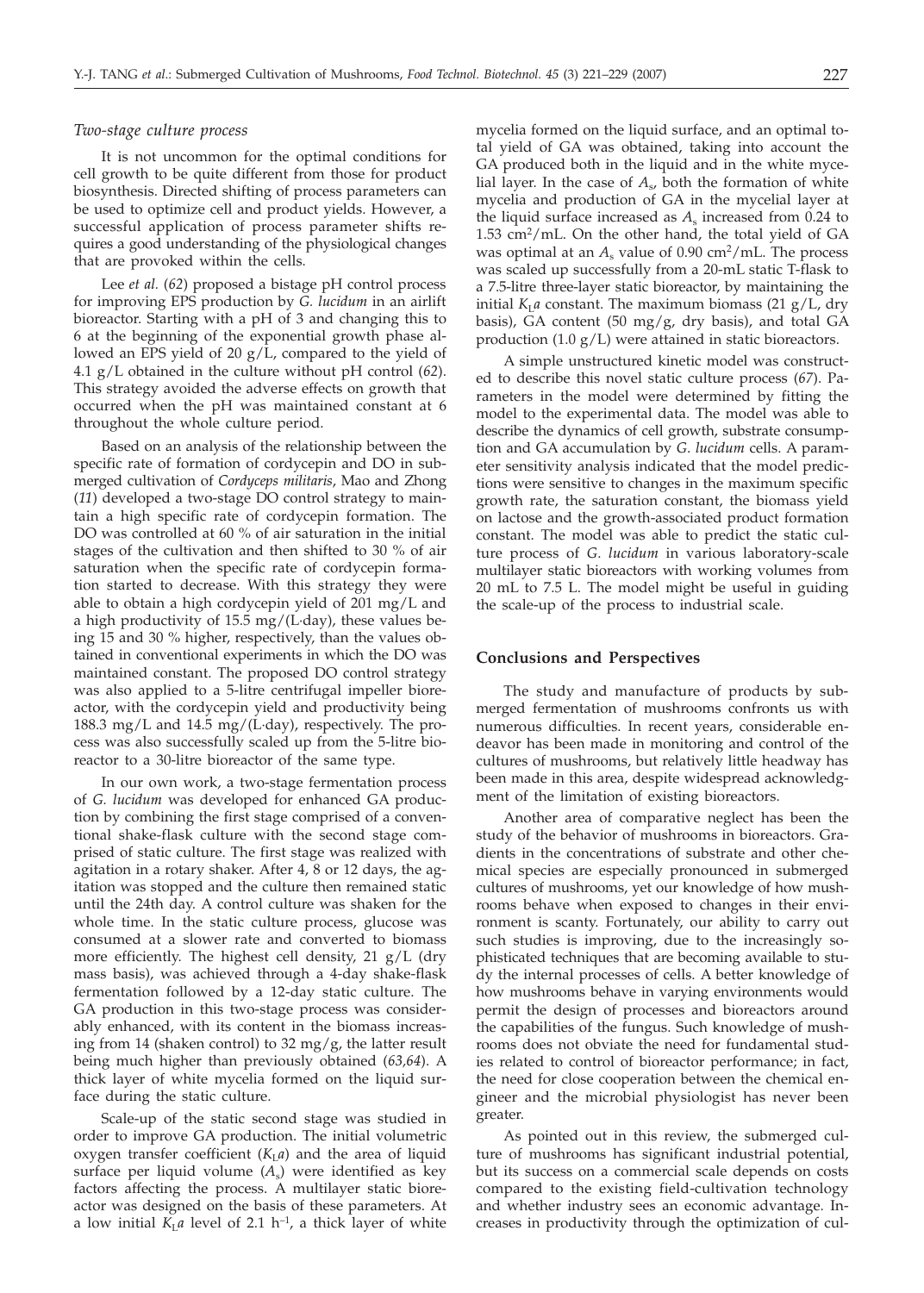ture conditions and bioreactor operating strategies will help to realize the commercialization of these processes.

## *Acknowledgements*

The financial supports from the Scientific Research Foundation for the Returned Overseas Chinese Scholars (Ministry of Personnel, and State Education Ministry), Hubei Provincial Innovative Research Team in University (Project No. T200608), Hubei Provincial Science Fund for Distinguished Young Scholars (Project No. 2006ABB034), the Science and Technology Commission of Wuhan Municipality, Chenguang Jihua (Project No. 20065004116-31), and the Scientific Research Key Foundation from Hubei University of Technology (Project No. 306.18002) are gratefully acknowledged. Ya-Jie Tang also thanks the Chutian Scholar Program from Hubei Provincial Department of Education, China (2006).

# **References**

- *1.* B.Z. Zaidman, M. Yassin, J. Mahajna, S.P. Wasser, Medicinal mushroom modulators of molecular targets as cancer therapeutics, *Appl. Microbiol. Biotechnol. 67* (2005) 453–468.
- *2.* S.P. Wasser, Medicinal mushrooms as a source of antitumor and immunomodulating polysaccharides, *Appl. Microbiol. Biotechnol. 60* (2002) 258–274.
- *3.* U. Lindequist, T.H.J. Niedermeyer, W.D. Julich, The pharmacological potential of mushrooms, *eCAM*, *2* (2005) 285–299.
- *4.* D.L. Hawksworth, Mushrooms: The extent of the unexplored potential, *Int. J. Med. Mush. 3* (2001) 333–337.
- *5.* X. Zou, Fed-batch fermentation for hyperproduction of polysaccharide and ergosterol by medicinal mushroom *Agaricus brasiliensis*, *Process Biochem. 41* (2006) 970–974.
- *6.* H.O. Kim, J.M. Lim, J.H. Joo, Optimization of submerged culture condition for the production of mycelial biomass and exopolysaccharide by *Agrocybe cylindracea*, *Bioresour. Technol. 96* (2005) 1175–1182.
- *7.* C.H. Shu, M.Y. Lung, Effect of pH on the production and molecular weight distribution of exopolysaccharide by *Antrodia camphorata* in batch cultures, *Process Biochem. 39* (2004) 931–937.
- *8.* T.Y. Song, G.C. Yen, Antioxidant properties of *Antrodia camphorata* in submerged culture, *J. Agric. Food Chem. 50* (2002) 3322–3327.
- *9.* C.P. Xu, J.W. Yun, Optimization of submerged-culture conditions for mycelial growth and exo-biopolymer production by *Auricularia polytricha* (wood ears fungus) using the methods of uniform design and regression analysis, *Biotechnol. Appl. Biochem*. *38* (2003) 193–199.
- *10.* J.M. Lim, J.W. Yun, Enhanced production of exopolysaccharides by supplementation of toluene in submerged culture of an edible mushroom *Collybia maculata* TG-1, *Process Biochem. 41* (2006) 1620–1626.
- *11.* X.B. Mao, J.J. Zhong, Hyperproduction of cordycepin by two-stage dissolved oxygen control in submerged cultivation of medicinal mushroom *Cordyceps militaris* in bioreactors, *Biotechnol. Progr*. *20* (2004) 1408–1413.
- *12.* T.H. Hsu, L.H. Shiao, C. Hsieh, D.M. Chang, A comparison of the chemical composition and bioactive ingredients of the Chinese medicinal mushroom DongChongXiaCao, its counterfeit and mimic, and fermented mycelium of *Cordyceps sinensis*, *Food Chem. 78* (2002) 463–469.
- *13.* B.C. Lee, J.T. Bae, H.B. Pyo, Submerged culture conditions for the production of mycelial biomass and exopolysaccharides by the edible Basidiomycete *Grifola frondosa*, *Enzyme Microb. Technol. 35* (2004) 369–376.
- *14.* F.J. Cui, Y. Li, Z.H. Xu, K. Sun, W.Y. Tao, Optimization of the medium composition for production of mycelial biomass and exo-polymer by *Grifola frondosa* GF9801 using response surface methodology, *Bioresour. Technol. 97* (2006) 1209–1216.
- *15.* Y.O. Kim, S.B. Han, H.W. Lee, H.J. Ahn, Y.D. Yoon, J.K. Jung, H.M. Kim, C.S. Shin, Immuno-stimulating effect of the endo-polysaccharide produced by submerged culture of *Inonotus obliquus*, *Life Sci. 77* (2005) 2438–2456.
- *16.* H.J. Hwang, S.W. Kim, C.P. Xu, J.W. Choi, J.W. Yun, Morphological and rheological properties of the three different species of basidiomycetes *Phellinus* in submerged cultures, *J. Appl. Microbiol. 96* (2004) 1296–1305.
- *17.* H.J. Hwang, S.W. Kim, C.P. Xu, J.W. Choi, J.W. Yun, Production and molecular characteristics of four groups of exopolysaccharides from submerged culture of *Phellinus gilvus*, *J. Appl. Microbiol. 94* (2003) 708–719.
- *18.* J.H. Joo, J.M. Lim, H.O. Kim, S.W. Kim, H.J. Hwang, J.W. Choi, J.W. Yun, Optimization of submerged culture conditions for exopolysaccharide production in *Sarcodon aspratus* (Berk) S. Ito TG-3, *World J. Microbiol. Biotechnol. 20* (2004) 767–773.
- *19.* M. Kawagoe, K. Hyakumura, S.I. Suye, Application of bubble column fermentors to submerged culture of *Schizophyllum commune* for production of L-malic acid, *J. Ferment. Bioeng. 84* (1997) 333–336.
- *20.* M. Zhang, S.W. Cui, P.C.K. Cheung, Q. Wang, Antitumor polysaccharides from mushrooms: A review on their isolation process, structural characteristics and antitumor activity, *Trends Food Sci. Technol. 18* (2007) 4–19.
- *21.* F.C. Ziegenbein, H.P. Hanssen, W.A. Konig, Secondary metabolites from *Ganoderma lucidum* and *Spongiporus leucomallellus*, *Phytochemistry, 67* (2006) 202–211.
- *22.* Y.Q. Zhou, X.T. Yang, Q.Y. Yang, Recent advances on triterpenes from *Ganoderma* mushroom, *Food Rev. Int. 22* (2006) 259–273.
- *23.* S.B. Lin, C.H. Li, S.S. Lee, L.S. Kan, Triterpene-enriched extracts from *Ganoderma lucidum* inhibit growth of hepatoma cells via suppressing protein kinase C, activating mitogen-activated protein kinases and G2-phase cell cycle arrest, *Life Sci*. *72* (2003) 2381–2390.
- *24.* R. Russell, M. Paterson, *Ganoderma* A therapeutic fungal biofactory, *Phytochemistry, 67* (2006) 1985–2001.
- *25.* S. El-Mekkawy, M.R. Meselhy, N. Nakamura, Y. Tezuka, M. Hattori, N. Kakiuchi, K. Shimotohno, T. Kawahata, T. Otake, Anti-HIV-1 and anti-HIV-1-protease substances from *Ganoderma lucidum*, *Phytochemistry, 49* (1998) 1651–1657.
- *26.* W.A. Ayer, L.M. Browne, Terpenoid metabolites of mushrooms and related basidiomycetes, *Tetrahedron, 37* (1981) 2199–2248.
- *27.* A.G. Invernizzi, G. Vidari, P. Vita-Finzi, Trichoaurantianolide A, a new diterpene with unprecedented carbon skeleton from *Tricholoma aurantium*, *Tetrahedron Lett. 36* (1995) 1905–1908.
- *28.* M. Engler, T. Anker, O. Sterner, Tintinnadiol, a sphaeroane diterpene from fruiting bodies of *Mycena tintinnabulum*, *Phytochemistry, 49* (1998) 2591–2593.
- *29.* J.M. Gao, Y. Huang, Z.J. Dong, J.W. Tan, S.H. Wu, Diterpenoids from macrofungi and their bioactivity, *Chin. Med. J. 30* (1999) 787–791.
- *30.* H. Kawagishi, D. Ishiyama, H. Mori, H. Sakamoto, Y. Ishiguro, S. Furukawa, J.X. Li, Dictyophorines A and B, two stimulators of NGF-synthesis from the mushroom *Dictyophora indusiata*, *Phytochemistry, 45* (1997) 1203–1205.
- *31.* W.M. Daniewski, M. Gumulka, D. Przesmycka, Sesquiterpenes of *Lactarius* origin, antifeedant structure-activity relationships, *Phytochemistry, 38* (1995) 1161–1168.